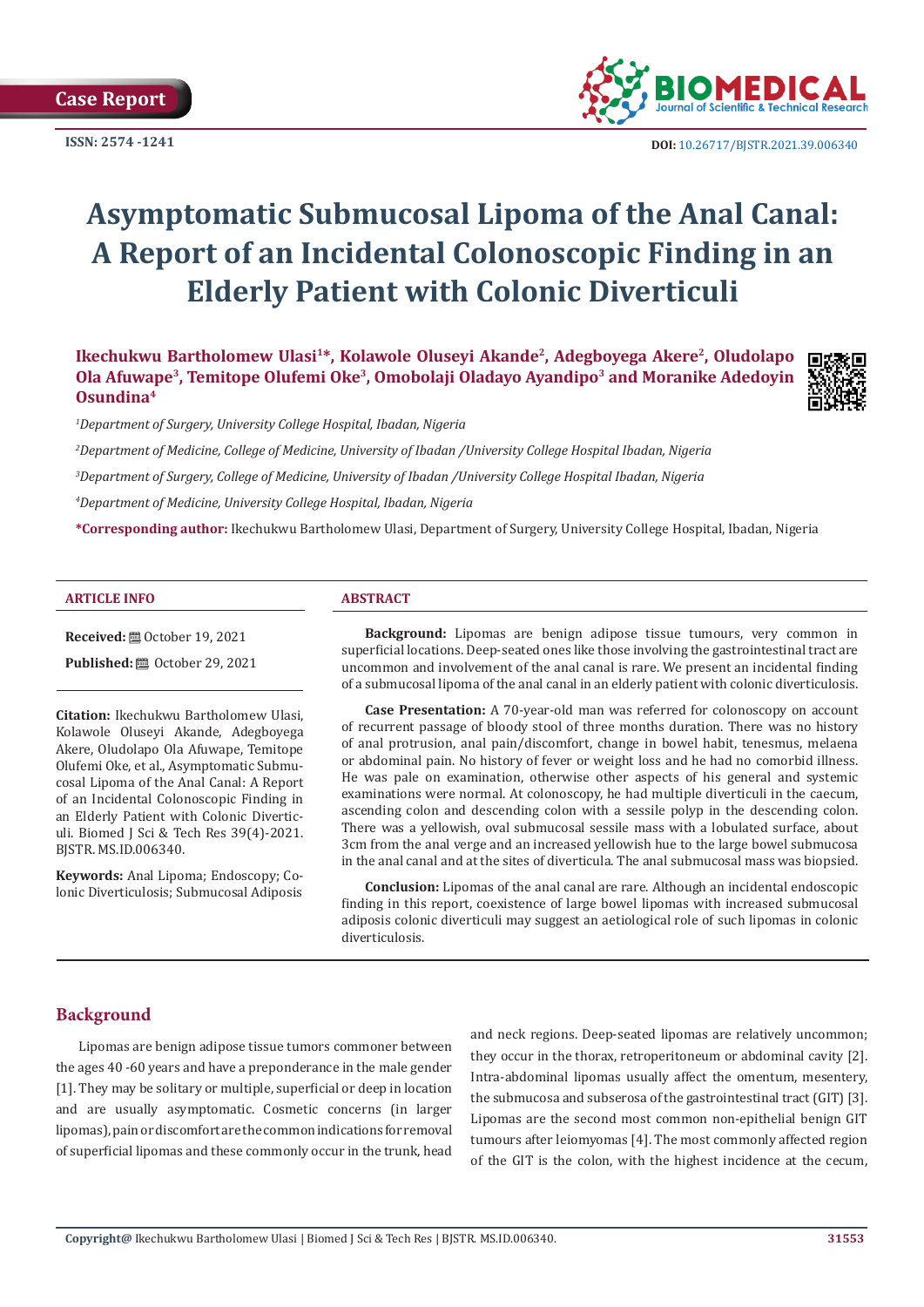ascending colon, transverse colon, and the left colon (in decreasing order as one approaches the rectum) [4]. Occurrence of a lipoma in the anal canal is extremely rare with only one case reported so far by Porta et al in 1979! [5].

In diverticulosis of the colon, there is a transmural outpouching of the colonic mucosa through an area of weakness. This mural weakness-the primary pathology in diverticulosis-is of multifactorial aetiology and the predisposing factors include weakened points of vascular entry into the colonic wall, reduced dietary fiber, hereditary factor, reduced physical activity and obesity [6]. In ventral abdominal wall hernias, stretching of abdominal musculature (because of an increase in its content as

seen in obesity) and separation of muscle fibers with weakening of aponeurosis are known to weaken the integrity of the fascia leading to herniation [7]. Whilst the role of mural adipose tissue in the development of GIT diverticula is yet to be established, Yekeler et al have however reported a case of two coexisting rarities- an oesophageal lipoma that resulted in an oesophageal diverticulum due to extramucosal impact of the lipoma [8]. We present an interesting incidental finding of a submucosal anal lipoma in an elderly man who had a concomitant presence of colonic diverticula with an increased submucosal adipose tissue in the vicinity of the diverticuli. This case is reported in line with the SCARE criteria for case reports [9].

# **Case Presentation**



**Figure 1:** Colonoscopic findings:

- a) Caecal diverticuli
- b) Yellowish submucosal mass of the anal canal
- c) Sigmoid colon mucosa
- d) Increased submucosal adipose tissue around anal mass
- e) Increased submucosal adipose tissue around a sigmoid colon diverticulum.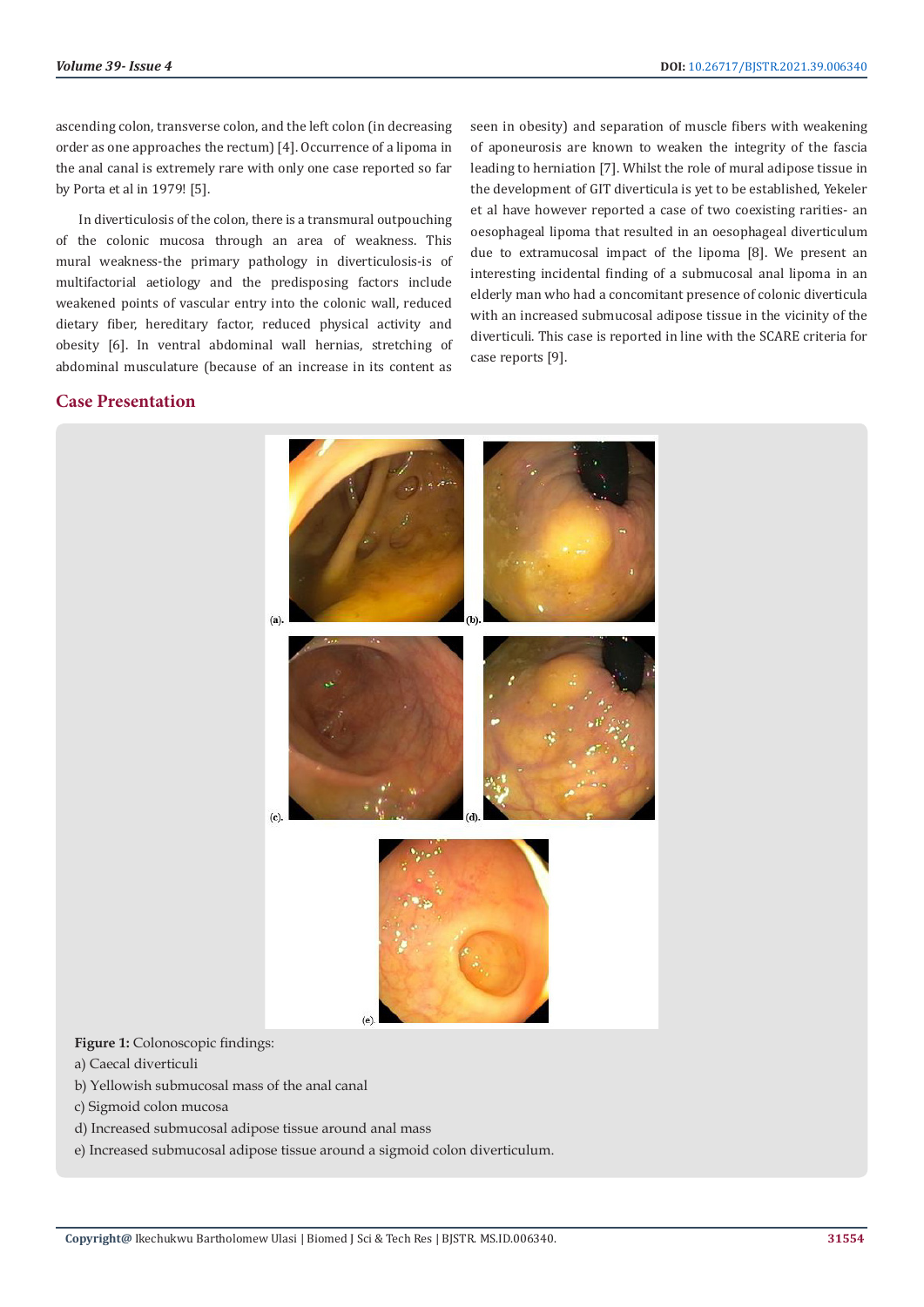A 70-year-old male retiree was referred for colonoscopy on account of recurrent passage of bloody stool of three months duration, last episode being two weeks earlier. He had no history of anal pain, discomfort, or anal protrusion. There was no change in bowel habit, reduction in stool caliber, melaena, abdominal pain or tenesmus. There was no history of anorexia, haematemesis, early satiety and he does not have a history of peptic ulcer disease. He had no fever, weight loss or any comorbid illness. He had no history of anal trauma or previous anal surgery. No personal or family history of similar illness or malignancy in the past. He was not on any anticoagulation. On examination, he was pale, otherwise other aspects of his general and systemic examinations were normal with a body mass index of 23.1 kg/m<sup>2</sup>. A pre-procedural rectal examination did not reveal any abnormality. Colonoscopy revealed multiple diverticuli in the caecum, ascending colon and descending colon (Figure 1a) with a 5mm x 3mm sessile polyp in the descending colon.

There was a yellowish, oval, submucosal sessile mass (about 10mm x 8mm in widest diameters) with a lobulated surface, about 3cm from the anal verge (Figure 1b). The mass exhibited positive pillow or cushion sign. The mucosa of the transverse colon, sigmoid colon (Figure 1c) and rectum was normal. However, there was an increased yellowish hue to the large bowel submucosa around the anal canal (Figure 1d) and the sites of diverticula (Figure 1e). No stigmata of recent bleeding were seen. The descending colonic polyp was removed with cold biopsy forceps (Figure 2a). The anal submucosal mass was biopsied revealing the characteristic naked fat sign (Figure 2b). The anal submucosal mass was reported to be benign at histology while the descending colonic polyp was reported as an adenomatous polyp with low grade dysplasia. He has been on conservative care for the colonic diverticulum and has remained asymptomatic both for the diverticulum and the anal submucosal lipoma 3 months post colonoscopy.



#### **Figure 2:**

- a) Site of descending colonic polypectomy
- b) Anal mass showing spilling out of adipose tissue following biopsy (naked fat sign).

#### **Discussion**

Lipomas are common benign tumour of mature adipose tissue that usually occur in superficial locations – most common location being subcutaneous. The relatively uncommon deep-seated lipomas either present atypically or as incidental findings [10]. In the GIT, they are usually subserosal or submucosal in location, the colon being the most affected region. Involvement of the rest of the large bowel decreases anal-ward. We presented an extremely rare report of a submucosal lipoma of the anal canal with a curious finding of concomitant existence of divertculi at areas of increased submucosal adipose tissue. We discuss this case in terms of rarity

and then, its peculiarities. The rarity of this case lies in the fact that it is a deep-seated lipoma occurring in the anal canal. The most distal GIT lipomas reported in the literature are those of the rectum and these presented as polypoid submucosal masses protruding through the anal canal or casuing rectal bleeding [11,12]. Beyond the rectoanal canal, the perianal region, lipomas are also rare with a report of a perianal lipoma occurring years after surgery for a perianal abdscess [13].

The aetiology of the perianal lipoma was likely traumatic, similar to the report by Uscilowska et al on para-anal lipoma resulting from perineal trauma [14]. Beyond trauma, the other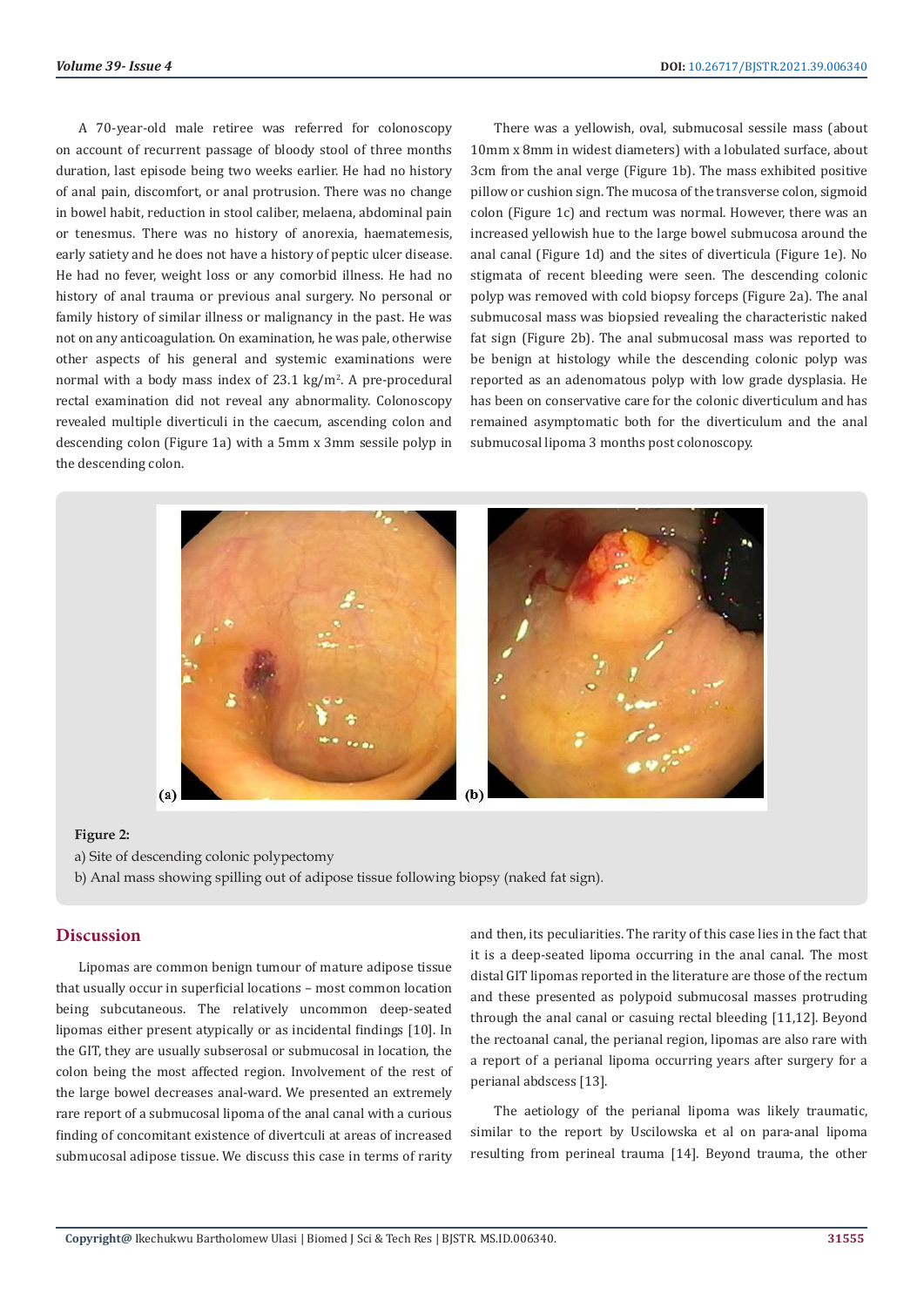risk factors for lipoma formation include genetic predisposition, obesity, hyperlipidaemia and diabetes mellitus [15]. There risk factor for lipoma in our patient was not apparent. This was not a surprise since such deep-seated lipomas are incidentalomas like in our patient. Colonic lipomas are usually asymptomatic except when they are larger than 2cm, torsed, or pendulated. The small size, submucosal location and sessile nature of the lipoma in our patient may explain the asymptomatic nature. The sigmoid colon is said to be the commonest site of colonic diverticulosis, although a study on our patient population by Akere et al revealed right colonic preponderance [16,17] The endoscopic appearance of most colonic diverticuli is that of an outpouching of the mucosa with an otherwise pink-looking mucosa/submucosa due to the rich vasculature of these layers. In diverticulitis, the mucosa of the diverticulum is reddened with or without a surrounding fibrinous slough [18].

The peculiarity of our report is the increased submucoal adiposis in the vicinity of colonic diverticuli, with a predominantly yellowish (than pink) hue to the mucosal color (Figure 1e). These diverticuli involved the caecum, ascending and descending colon with none in the sigmoid colon, the mucosa of which appeared normal (Figure 1c). It therefore stimulates curiosity as to a possible link between increased large bowel mural adiposi and a possible predisposition to subsequent diverticulum formation in the areas where these adipose tissues are located. The plausibility of this link may not be far-fetched if the underlying pathology of colonic diverticulum- mural weakness-is considered. It is therefore more compelling to associate increased submucosal adiposis in our patient with his colonic diverticuli considering the established effect of same adipose tissues on tougher tissues like aponeurosis in abdominal wall hernias. Whilst colonic diverticulosis is commoner in older patients like our patient, Brouland et al reported a large colonic diverticulum in a young male arising due to colonic mural weakness by multiple colonic lipomatosis [19].

The risk factors for colonic diverticulosis include comorbidities (like hypertension and diabetes mellitus), increased luminal pressure (from colonic dysmotility, reduced dietary fiber), genetic risk factors (like Ehlers-Danlos syndrome, Coffin-Lowry and renal polycystic disease), obesity/reduced physical activity, smoking and increasing age [20]. Age alone may not explain the diverticuli seen in our report and none of the other known risk factors was apparent. Although the endoscopic features of the submucosal anal mass we reported were in keeping with a lipoma, histological report did not show the presence of adipocytes. This is a common limitation of endoscopic biopsies where only the mucosal layer is usually biopsied except multiple biopsies are taken at the same spot to include deeper layers. A limitation of this report is our inability to do endoscopic ultrasound which would have confirmed

the location of the lipoma. Facility for endoscopic ultrasound is not available in Nigeria as at the time of this report to the best of our understanding.

# **Conclusion**

Lipomas of the anal canal are rare. Although an incidental endoscopic finding in this report, coexistence of large bowel lipomas with increased submucosal adiposis in the vicinity of colonic diverticuli may suggest an aetiological role of such lipomas in colonic diverticulosis.

# **Consent**

A written informed consent was obtained from the patient to report this case.

# **Declaration of Interest**

None.

#### **References**

- 1. [Emegoakor CD, Echezona CN, Onwukamuche ME, Nzeakor HO \(2017\)](https://www.njgp.org/article.asp?issn=1118-4647;year=2017;volume=15;issue=2;spage=46;epage=49;aulast=Emegoakor) [Giant lipomas: a report of two cases. Niger J Gen Pract 15: 46-49.](https://www.njgp.org/article.asp?issn=1118-4647;year=2017;volume=15;issue=2;spage=46;epage=49;aulast=Emegoakor)
- 2. [Al-Ali MH, Salih AM, Ahmed OF, Kakamad FH, Mohammed SH, et al.](https://pubmed.ncbi.nlm.nih.gov/30904820/) [\(2019\) Retroperitoneal lipoma: a benign condition with frightening](https://pubmed.ncbi.nlm.nih.gov/30904820/) [presentation. Int J Case Rep 57: 63-66.](https://pubmed.ncbi.nlm.nih.gov/30904820/)
- 3. **Ö**zer M, Ulusoy S, Parlak **Ö** [\(2016\) A rare location: a giant mesenteric](https://jag.journalagent.com/ias/pdfs/IAS_24_1_24_26.pdf) [lipoma. Med J Islamic World Acad Sci 24\(1\): 24-26.](https://jag.journalagent.com/ias/pdfs/IAS_24_1_24_26.pdf)
- 4. [Narindra rajaonarison ny ony L, Ahmad A, Bruneton J \(2014\) Lipomas](https://www.cureus.com/articles/2440-lipomas-of-the-digestive-tract-general-aspects-and-imaging) [of the digestive tract: General aspects and imaging. Cureus 6\(9\): e208.](https://www.cureus.com/articles/2440-lipomas-of-the-digestive-tract-general-aspects-and-imaging)
- 5. [Porta E, Cazzaniga A \(1979\) Lipoma of the anal canal. Minerva Chir](https://pubmed.ncbi.nlm.nih.gov/548835/) [34\(22\):1557-1560.](https://pubmed.ncbi.nlm.nih.gov/548835/)
- 6. [Rezapour M, Ali S, Stollman N \(2018\)Diverticular disease: an update on](https://pubmed.ncbi.nlm.nih.gov/28494576/) [pathogenesis and management. Gut Liver 12\(2\): 125-132.](https://pubmed.ncbi.nlm.nih.gov/28494576/)
- 7. [Dabbas N, Adams K, Pearson K, Royle GT \(2011\) Frequency of abdominal](https://www.ncbi.nlm.nih.gov/labs/pmc/articles/PMC3031184/) [wall hernias: is classical teaching out of date? J R Soc Med Sh Rep 2\(5\):](https://www.ncbi.nlm.nih.gov/labs/pmc/articles/PMC3031184/) [1-6.](https://www.ncbi.nlm.nih.gov/labs/pmc/articles/PMC3031184/)
- 8. [Yekeler E, Yazicioglu A, Subasi M, Boztepe H \(2016\) Giant oesophageal](https://www.karger.com/Article/Fulltext/447487) [lipoma as an uncommon cause of diverticula. Case Rep Gatsroenterol 10:](https://www.karger.com/Article/Fulltext/447487) [446-451.](https://www.karger.com/Article/Fulltext/447487)
- 9. [Agha RA, Borrelli MR, Farwana R, Koshy K, Fowler A, et al. \(2018\) The](https://pubmed.ncbi.nlm.nih.gov/30342279/) [SCARE 2018 Statement: Updating Consensus Surgical CAse REport](https://pubmed.ncbi.nlm.nih.gov/30342279/) [\(SCARE\) Guidelines. International Journal of Surgery 60: 132-136.](https://pubmed.ncbi.nlm.nih.gov/30342279/)
- 10. [Ulasi IB, Afuwape OO, Ajani MA, Onyema AE, Nwadiokwu JI, et al. \(2021\)](https://www.sciencerepository.org/a-giant-pre-peritoneal-lipoma_SCR-2021-7-113) [A giant pre-peritoneal lipoma: a report of an uncommon presentation of](https://www.sciencerepository.org/a-giant-pre-peritoneal-lipoma_SCR-2021-7-113) [a rare entity and a review of the literature. Surg Case Rep 4\(7\):1-5.](https://www.sciencerepository.org/a-giant-pre-peritoneal-lipoma_SCR-2021-7-113)
- 11. [Chakrabarti A, Goenka MK \(2016\) Submucosal lipoma of the rectum](https://medcraveonline.com/GHOA/submucosal-lipoma-of-the-rectum-presenting-as-rectal-prolapse-and-appearing-as-adenomatous-polyp-on-confocal-laser-endomicroscopy-a-case-report-and-literature-review.html) [presenting as rectal prolapse and appearing as adenomatous polyp](https://medcraveonline.com/GHOA/submucosal-lipoma-of-the-rectum-presenting-as-rectal-prolapse-and-appearing-as-adenomatous-polyp-on-confocal-laser-endomicroscopy-a-case-report-and-literature-review.html) [on confocal laser endomicroscopy, a case report and literature review.](https://medcraveonline.com/GHOA/submucosal-lipoma-of-the-rectum-presenting-as-rectal-prolapse-and-appearing-as-adenomatous-polyp-on-confocal-laser-endomicroscopy-a-case-report-and-literature-review.html) [Gastroenterol Hepatol Open Access 5\(1\): 6-8.](https://medcraveonline.com/GHOA/submucosal-lipoma-of-the-rectum-presenting-as-rectal-prolapse-and-appearing-as-adenomatous-polyp-on-confocal-laser-endomicroscopy-a-case-report-and-literature-review.html)
- 12. [Bagherzade G, Etemad O \(2017\) Recto-sigmoid lipoma: a case report](https://www.scielo.br/j/jcol/a/zxD5jqbY8TF4jrJBMcXKWPF/?lang=en&format=pdf) [and review of the literature. J Coloproctol 37\(1\): 50-54.](https://www.scielo.br/j/jcol/a/zxD5jqbY8TF4jrJBMcXKWPF/?lang=en&format=pdf)
- 13. Gonzá[lez-Urquijo M, Zambrano-Lara M, Espinosa-Loera JJ, Gil-Galindo](http://www.revistagastroenterologiamexico.org/en-perianal-lipoma-with-an-intersphincteric-articulo-S2255534X20300360) [G \(2020\) Perianal lipoma with an intersphincteric fistula in an adult](http://www.revistagastroenterologiamexico.org/en-perianal-lipoma-with-an-intersphincteric-articulo-S2255534X20300360) [patient. Rev Gastroenterol Mex \(Engl Ed\) 85\(3\): 368-370.](http://www.revistagastroenterologiamexico.org/en-perianal-lipoma-with-an-intersphincteric-articulo-S2255534X20300360)